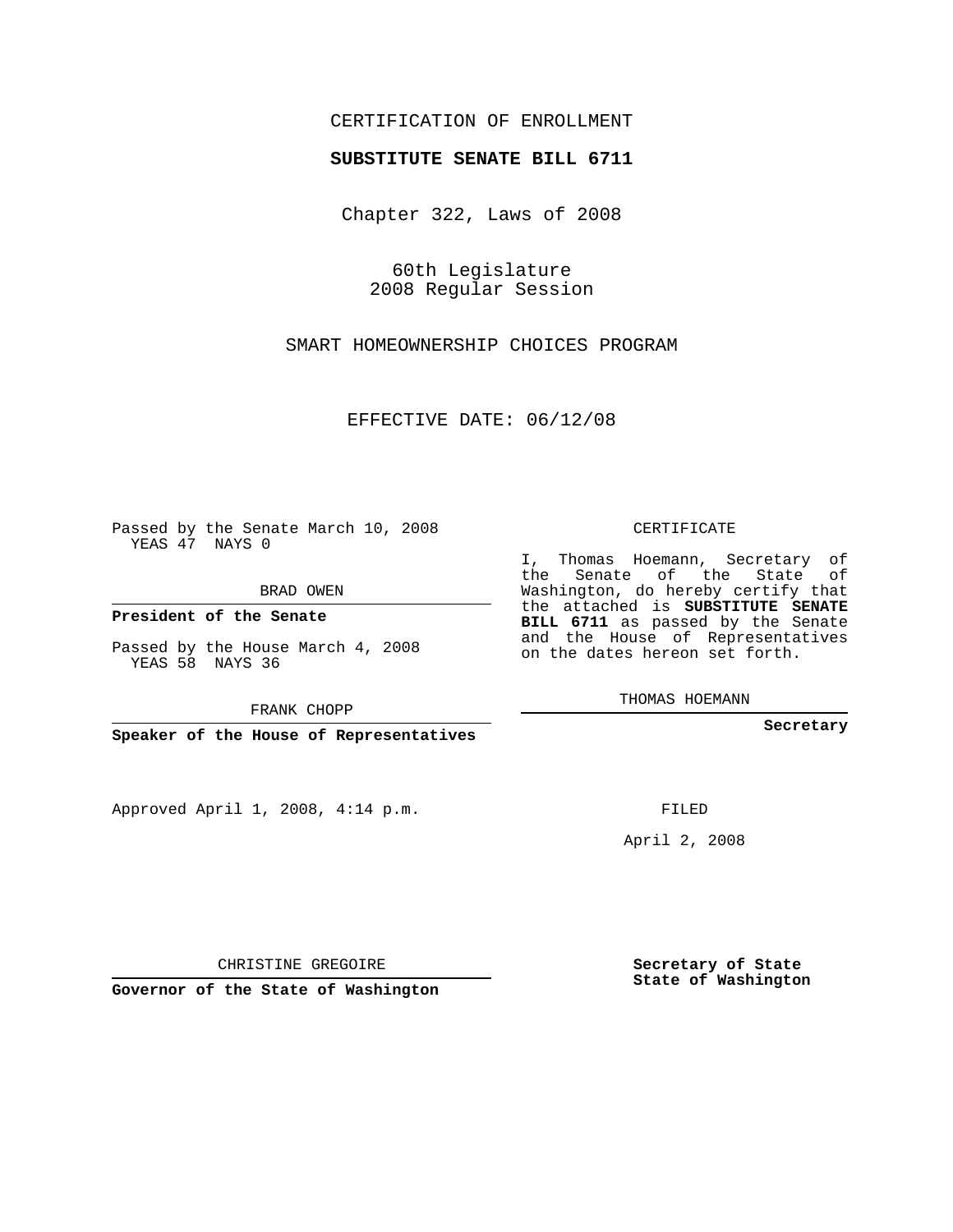## **SUBSTITUTE SENATE BILL 6711** \_\_\_\_\_\_\_\_\_\_\_\_\_\_\_\_\_\_\_\_\_\_\_\_\_\_\_\_\_\_\_\_\_\_\_\_\_\_\_\_\_\_\_\_\_

\_\_\_\_\_\_\_\_\_\_\_\_\_\_\_\_\_\_\_\_\_\_\_\_\_\_\_\_\_\_\_\_\_\_\_\_\_\_\_\_\_\_\_\_\_

AS AMENDED BY THE HOUSE

Passed Legislature - 2008 Regular Session

**State of Washington 60th Legislature 2008 Regular Session**

**By** Senate Consumer Protection & Housing (originally sponsored by Senators Kauffman, Kilmer, Kohl-Welles, Keiser, and Kline)

READ FIRST TIME 02/06/08.

 AN ACT Relating to preventing foreclosures by creating the smart homeownership choices program; adding new sections to chapter 43.320 RCW; and creating a new section.

BE IT ENACTED BY THE LEGISLATURE OF THE STATE OF WASHINGTON:

 NEW SECTION. **Sec. 1.** A new section is added to chapter 43.320 RCW to read as follows:

 (1) The smart homeownership choices program is created in the department to assist low-income and moderate-income households, as defined in RCW 84.14.010, facing foreclosure.

 (2) The department shall enter into an interagency agreement with the Washington state housing finance commission to implement and administer this program with moneys from the account created in section 2 of this act. The Washington state housing finance commission will request funds from the department as needed to implement and operate the program.

 (3) The commission shall, under terms and conditions to be determined by the commission, assist homeowners who are delinquent on their mortgage payments to bring their mortgage payments current in order to refinance into a different loan product. Financial assistance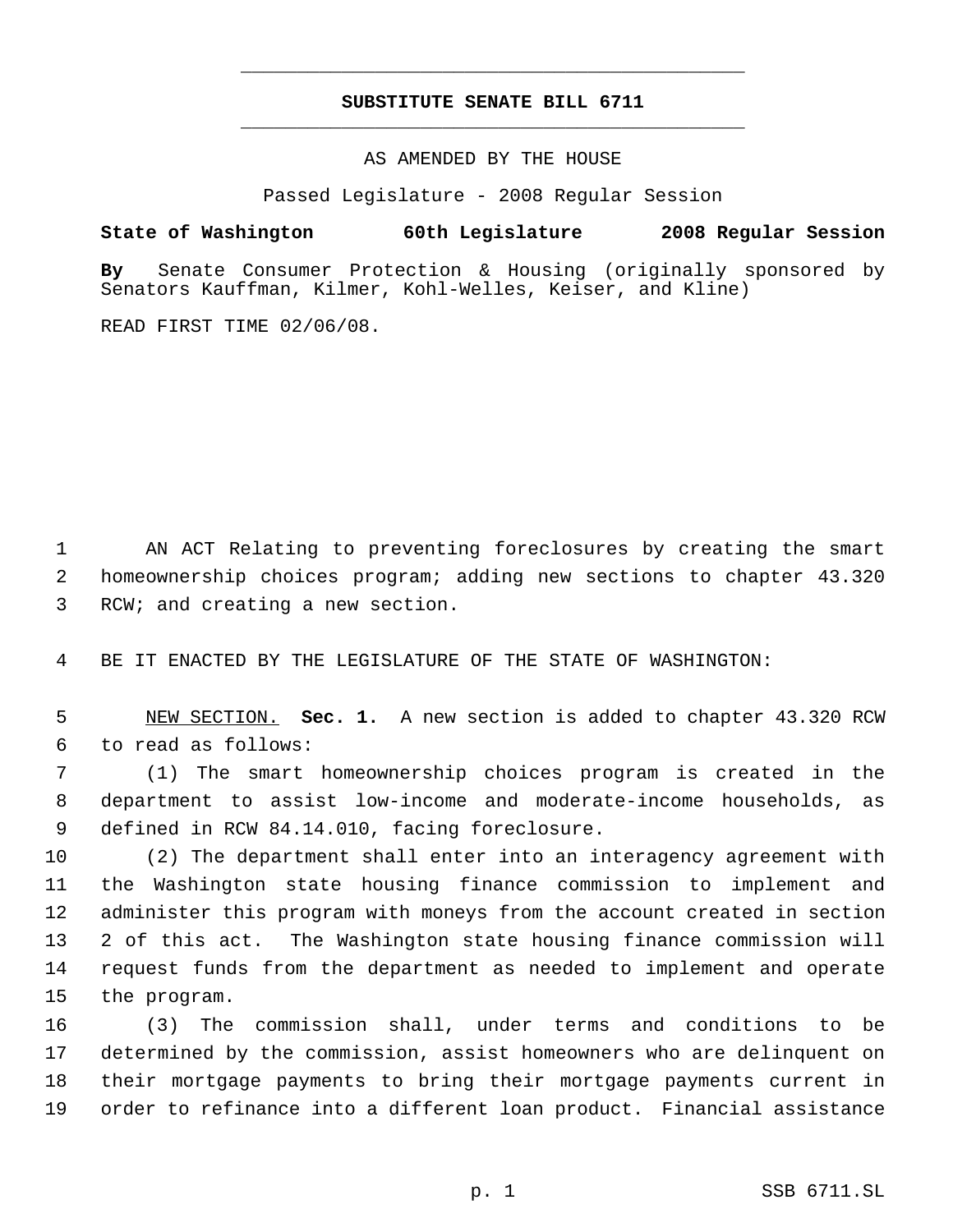received by homeowners under this chapter shall be repaid at the time of refinancing into a different loan product. Homeowners receiving financial assistance shall also agree to partake in a residential mortgage counseling program. Moneys may also be used for outreach activities to raise awareness of this program. Not more than four percent of the total appropriation for this program may be used for administrative expenses of the department and the commission.

 (4) The commission must provide an annual report to the legislature at the end of each fiscal year of program operation. The report must include information including the total number of households seeking help to resolve mortgage delinquency, the number of program participants that successfully avoided foreclosure, and the number of program participants who refinanced a home, including information on the terms of both the new loan product and the product out of which the homeowner refinanced. The commission shall establish and report upon performance measures, including measures to gauge program efficiency and effectiveness and customer satisfaction.

 NEW SECTION. **Sec. 2.** A new section is added to chapter 43.320 RCW to read as follows:

 The smart homeownership choices program account is created in the custody of the state treasurer. All receipts from the appropriation in section 4 of this act as well as receipts from private contributions and all other sources that are specifically designated for the smart homeownership choices program must be deposited into the account. Expenditures from the account may be used solely for the purpose of preventing foreclosures through the smart homeownership choices program as described in section 1 of this act. Only the director of the department or the director's designee may authorize expenditures from the account. The account is subject to allotment procedures under chapter 43.88 RCW, but an appropriation is not required for expenditures.

 NEW SECTION. **Sec. 3.** A new section is added to chapter 43.320 RCW to read as follows:

 The Washington state housing finance commission shall only serve low-income households, as defined in RCW 84.14.010, through the smart homeownership choices program described in section 1 of this act using